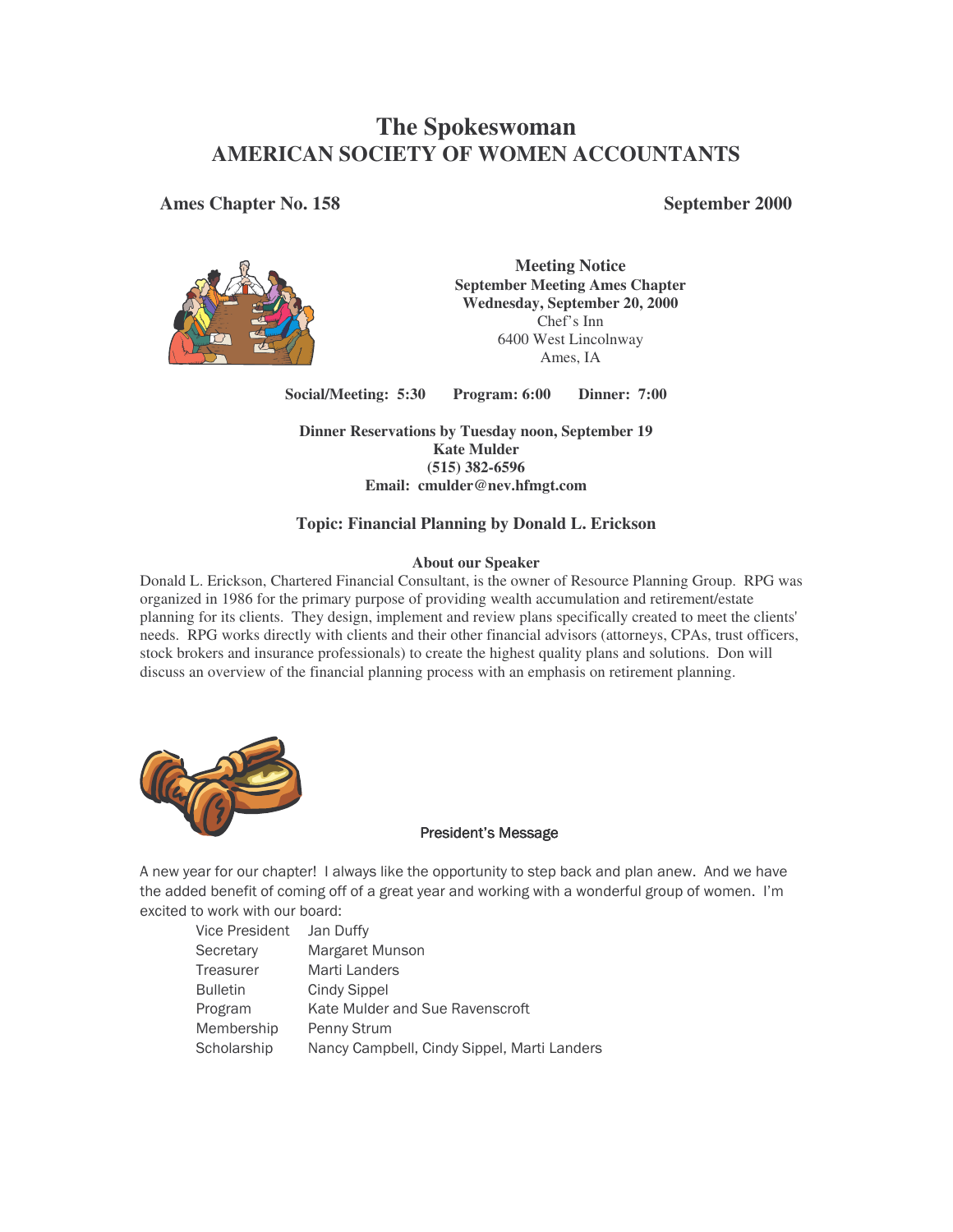Thanks so much to each of you that volunteered to either take on a new role, or continue with what you've been doing. We have a great team! And there'll be many other opportunities, too. We are very lucky to be part of a committed, involved membership.

I would also like to welcome Lisa Kobernusz to our chapter. It's great to have new people come into our group. They bring different perspectives and experiences that each of us can grow from. We look forward to working with you, Lisa.

In July we met for our annual planning session. Kate and Sue had gathered a number of ideas, and the rest of us added a few more. It sounds like it'll be a full year!

The ideas proposed were:

- Financial planning
- PDA and the wireless web
- Diversity in the workplace
- Mergers and acquisitions
- Effective handling of the media
- Handling difficult people
- Investments and their tax effect
- Sustainable agriculture
- The role of a professional witness

The joint meeting with the Des Moines chapter will also be held in October.

One of the main reasons most of us join a professional organization is for the networking opportunities. Jan Duffy volunteered to put together a regular monthly network lunch the first Friday of every month. Pencil that in on your calendar and I'm sure we'll be hearing more about that soon. Thanks, Jan!

One of the benefits of networking is meeting new people. As our chapter continues to grow, we want to welcome new members and visitors and benefit from their experiences and knowledge. Our group last month discussed ways we can open up to new people. We're going to look into name tags again. And we'd like to challenge each other to sit next to and/or talk with those new to the group. We've become very comfortable with our old friends, it's easy to slip into just talking with them. Feeling welcome goes a long way to encouraging each of us we will be strengthened personally and professionally.

We're off to a great start! See you in September.

**Brenda**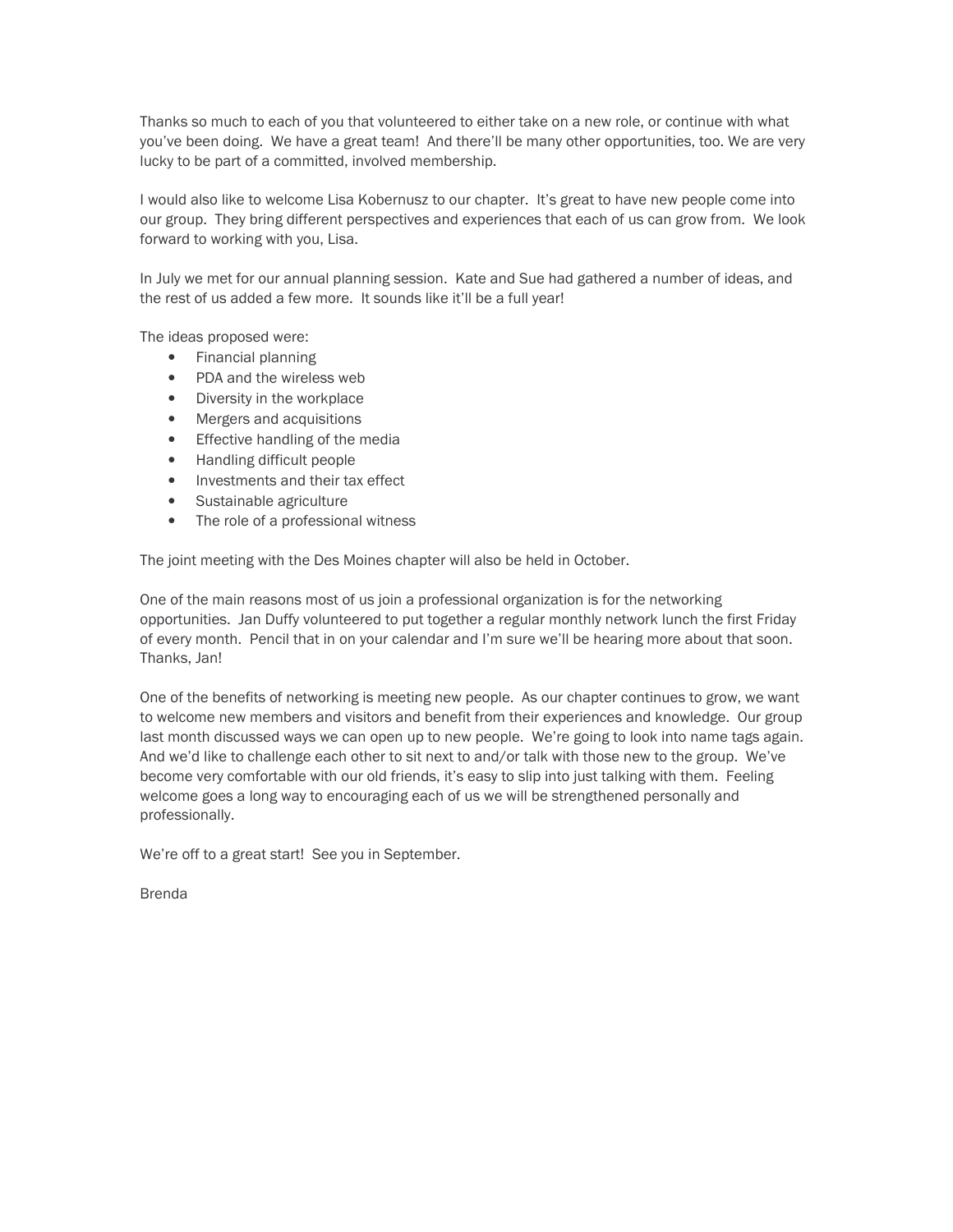## CONGRATULATIONS!

Congratulations to Theresa Samson on passing the CPA Exam!



## **Scholarship Winners**

We are awarding two scholarships for the 2000-2001 academic year. Emily Halfpap has been awarded \$750. She is a student as ISU and is from Mason City. Amy Thomson has been awarded \$250 and is a student at Des Moines Area Community College in Boone.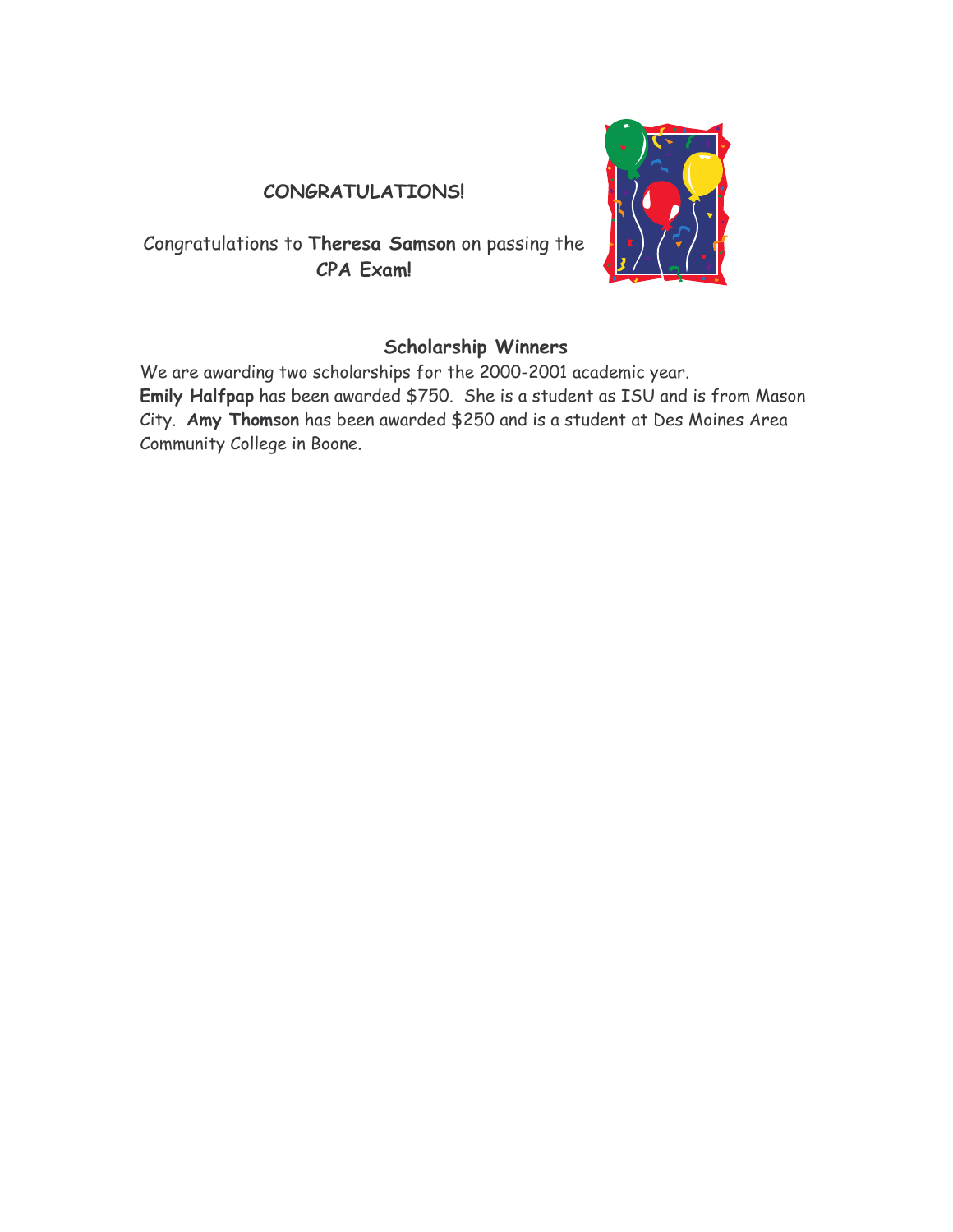### **American Society of Women Accountants** Ames Chapter #158 Board Meeting May 17, 2000

**Call to Order**: The May Board meeting of the Ames Chapter #158 was called to order by President Beverly Wandling at the Scheman Building in Ames on Wednesday, May 17, 2000, at 5:29 PM. Those in attendance were Karen Jacobson, Kate Mulder, Jan Duffy, Kathy Strum, Sue Ravenscroft, Cindy Sippel, and Beverly Wandling. A quorum was present.

**New Business**: Kathy Strum presented applications for regular membership for Elisa Gibson and Penny Strum. Karen Jacobson moved, seconded by Kate Mulder, that both applications be approved for membership subject to approval by National. Motion carried**.**

**Adjournment:** Motion made and seconded that the meeting be adjourned. Motion carried. The meeting was adjourned at 5:30 PM.

Respectfully submitted,

Karen E. Jacobson **Secretary** 

#### **American Society of Women Accountants**

Ames Chapter #158 Membership Meeting May 17, 2000

**Call to Order:** The May Membership meeting of the Ames Chapter #158 was called to order by President Beverly Wandling at the Scheman Building in Ames on Wednesday, May 17, 2000, at 5:30 PM. Those in attendance were Nancy Campbell, Karen Jacobson, Kate Mulder, Kathy Strum, Sue Ravenscroft, Jan Duffy, Cindy Sippel, and Beverly Wandling. A quorum was present.

**Old Business:** Motion made by Cindy Sippel, seconded by Nancy Campbell, that the slate of officers presented in the Bulletin be approved. Motion carried. The new officers and Board members will be

as follows: President – Brenda O'Neall-Smith, Vice President – Jan Duffy, Secretary – Margaret Munson, Treasurer – Marti Landers, Bulletin Chair – Cindy Sippel, Program Chairs – Kate Mulder and Sue Ravenscroft, Membership Chair – Penny Strum (whose application for regular membership was approved at the May Board meeting), and Scholarship – Nancy Campbell, Cindy Sippel, and Marti Landers.

**Adjournment:** Jan Duffy moved, seconded by Kate Mulder, that the meeting be adjourned. Motion carried. The meeting was adjourned at 5:31 PM.

Respectfully submitted,

Karen E. Jacobson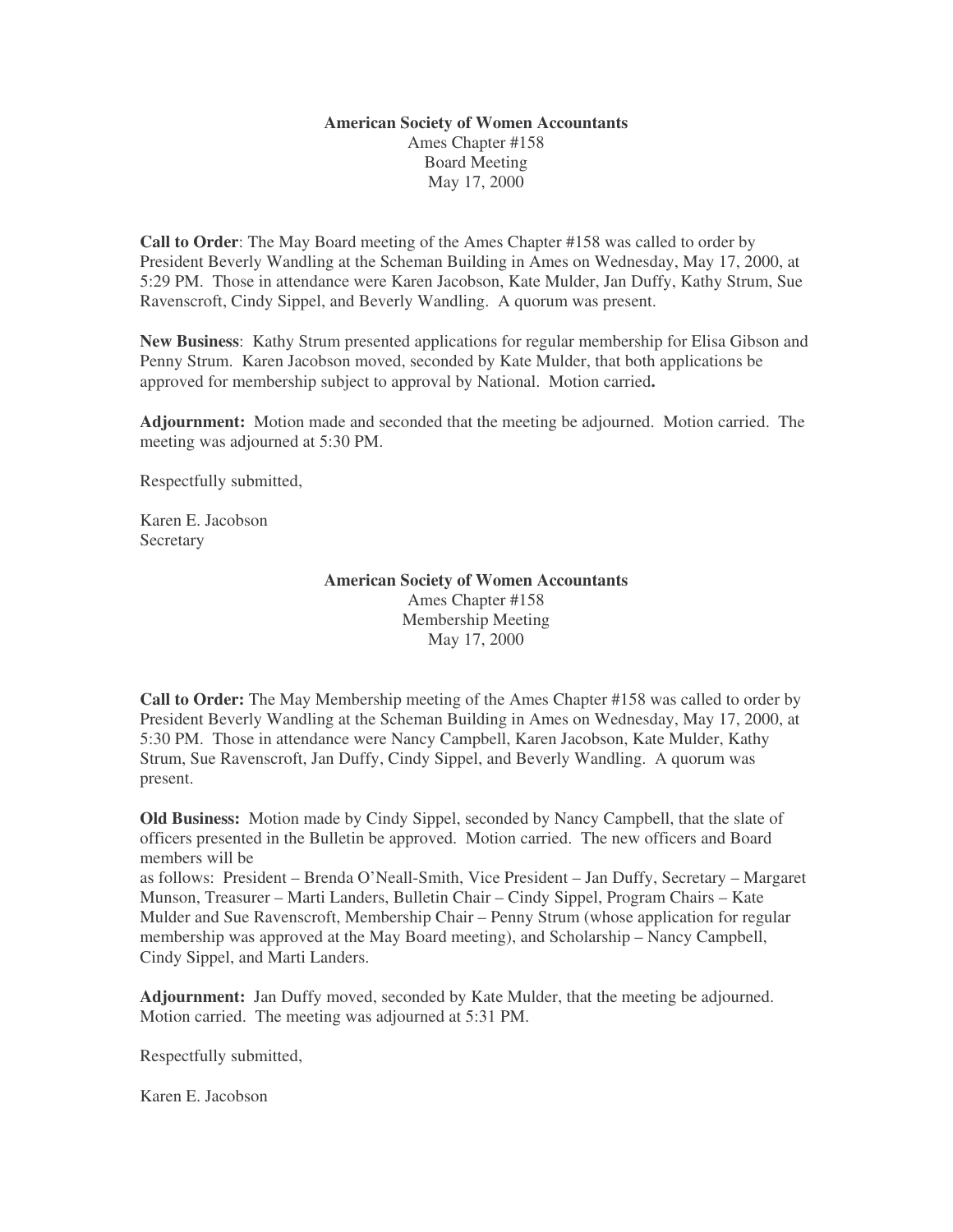Secretary

### **American Society of Women Accountants** Ames Chapter #158 Board Meeting June 21, 2000

**Call to Order:** The June board meeting of the Ames Chapter #158 was called to order by President Beverly Wandling at Chef's Inn in Ames on Wednesday, June 21, 2000 at 6:00 PM. Those in attendance were Beverly Wandling, Jan Duffy, Kate Mulder, Sue Ravenscroft, Kathy Strum and Cindy Sippel. A quorum was present.

**New Business:** The application for regular membership for Lisa Kobernusz was presented. Kathy Strum moved, seconded by Kate Mulder, that this application be approved for membership subject to approval by National. Motion carried.

**Adjournment:** Motion was made by Jan Duffy, seconded by Sue Ravenscroft that the meeting be adjourned. Motion carried. The meeting was adjourned at 6:03 PM.

Respectfully submitted,

Cindy Sippel Acting Secretary



**Setting Sale for the 21 st Century**

**ASQA 60 th Annual Conference**

**November 2-4, 2000 Renaissance Harborplace Hotel Baltimore, Maryland**

**Join Us! We're going to have a GREAT TIME!**

### **Please Help!**

**I need to update our membership list. Please bring any corrections/additions to the membership list to the September meeting. I will publish an updated list in the October bulletin. Also, if you have any items of interest about one of our members, I would like to include that in the bulletin.**

> **THANK YOU, Cindy Sippel, Bulletin Chair**